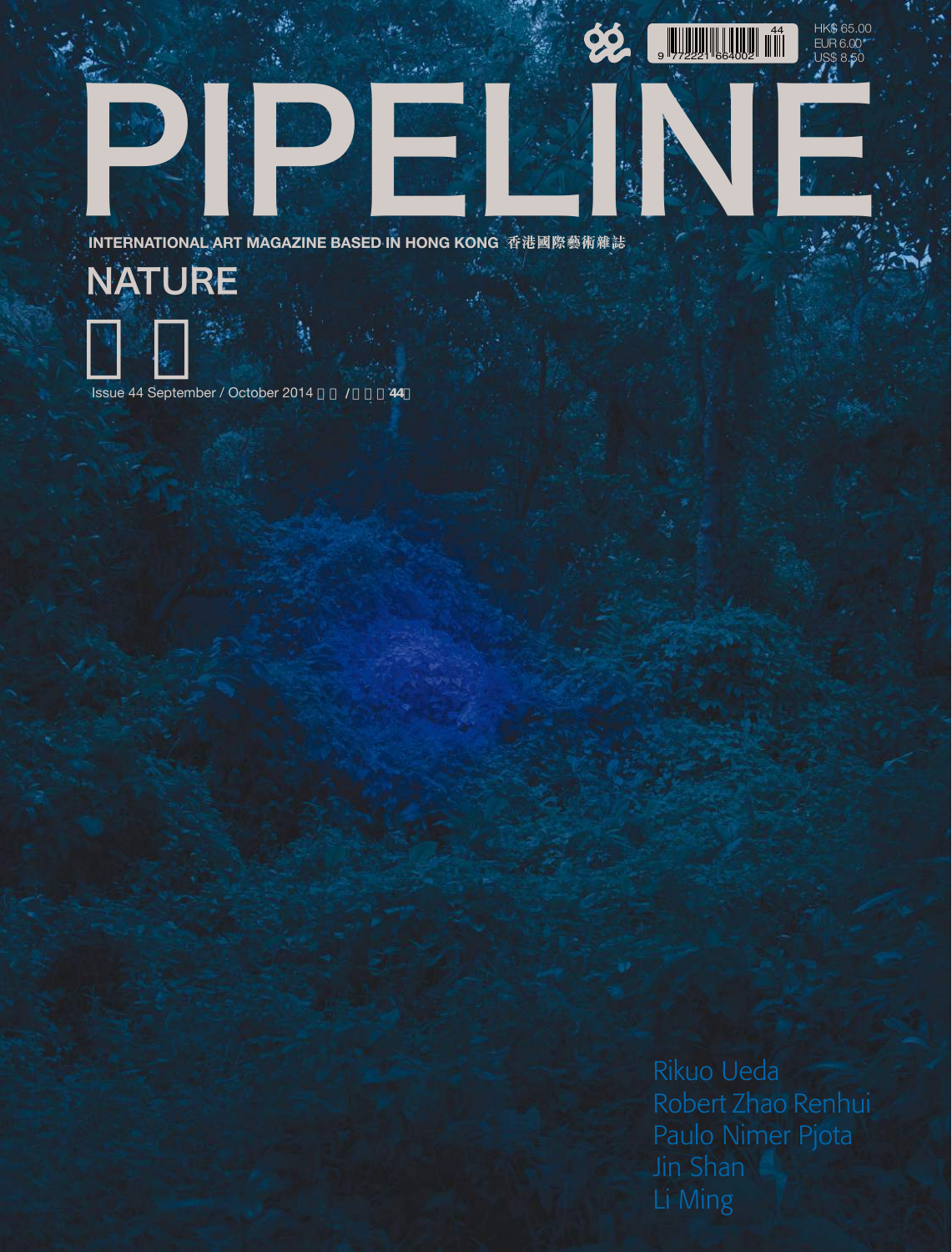## Drawn with the wind

原文 Cristina Sanchez-Kozyreva



## Left *Wind*, 2013.

Wood, wire, clamp, lawn, stone, rope, paper and pen, 100 x 600 x 250 cm, Uku island, Nagasaki.

*Wind, Panta rhie* (detail), 2011. Wood, wire, clamp, lawn, stone, rope, paper and pen, 1,000 x 250 x 100 cm, Kunsthal Braenderigarden, Viborg, Denmark.

## P34-35

*Wind drawing*, 2013. Ink on paper, 25 x 32.5 cm, Osaka, Japan.

*Ink-berry*, 1999. Ink-berry on paper, 25 x 32.5 cm, Zuiko Temple, Osaka, Japan.

*Wind drawing*, 2011. Ink on paper, 25 x 32.5 cm, Osaka, Japan.

P38 *Wind drawing*, 2000. Ink, book, 21 x 14 x 2 cm, New York, US.

P40-41 *Wind project, Biwako*, 2014. Film case, beeswax, label, wood, 33 x 7.5 x 4.5 cm, Biwako Lake, Shiga, Japan.

P42 *Wind project, Biwako* (project plan), 2014. Print, 36.4 x 25.7 cm, Biwako Lake, Shiga, Japan.

P43 *Wind Project, Uku*, 2013. Print, 29 x 21 cm, Uku island, Nagasaki, Japan.

P44-45 *Wind, Panta rhie*, (installation), 2011. Wood, wire, clamp, lawn, stone, rope, paper and pen, 1,000 x 250 x 100 cm, Kunsthal Braenderigarden, Viborg, Denmark.

By Rikuo Ueda. Courtesy the artist.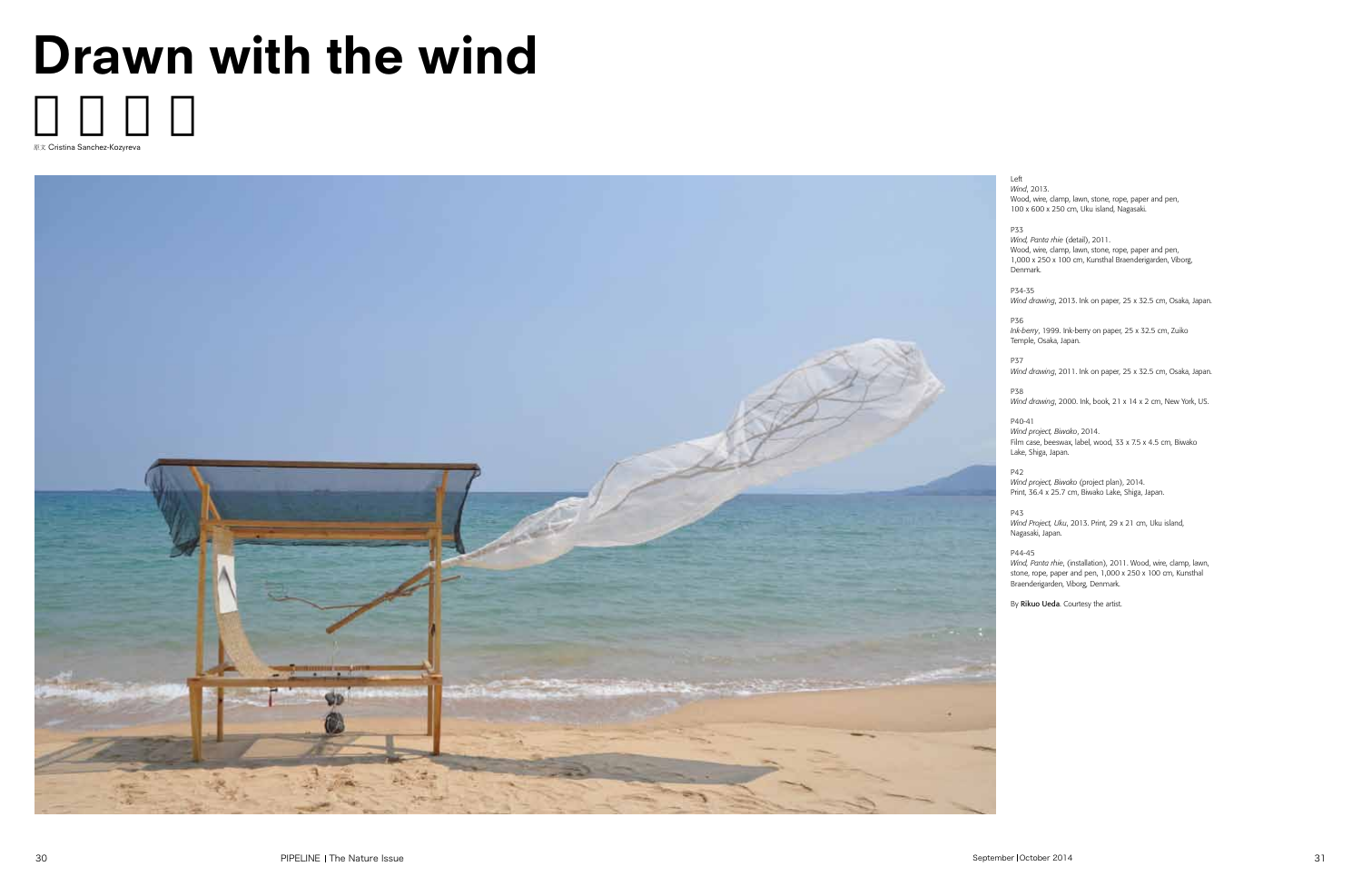Since 1997, Japanese artist Rikuo Ueda (b.1950, Osaka) has exclusively worked with wind as his artistic medium. It's something to do with his personal observations of the movements of air and flocks of birds on the surface of lakes he has visited or imagined. Influenced by a culture drawing from Buddhism and Shinto, there is also something of a respectful motivation to connect with the divine that resides within both the animate and the inanimate, not unlike the relationship poets cultivate with the cosmos.

Assembling branches, paper, brushes and ink, Ueda's wind drawings rely on currents of air pushing some kind of marker onto a surface to be drawn. Ultimately, he aims to create a structure that doesn't use paper or ink, but only natural fibres and substances such as sap and wild-berry extracts, and leaves to draw on. In the meantime, Ueda has created installations that let the natural world perform its own calligraphy. The passing of rain or insects, the rubbing of the pencil against the paper pushed by gusts of wind or repetitive waves of air make for works that are estranged but still recall the movements of the hand.

Ueda leaves his paper installations for a week or a month, or once even a year, during a stay in Denmark, although that one was removed before completion by someone apparently less patient than the artist. In Japan, he had a studio in a tree from 2007 to 2012 in a small village near Osaka, where he would experiment with different drawing structures in the outdoors. Now his studio is everywhere. Traditionally, Japanese culture is very close to nature, with a deep connection to its many dense forests. While in central Japan agriculture and urban activities are common, coastal life and fishing remain a current occupation in a country characterised by its status as an island group. "Fishermen need to be knowledgeable about the

weather," says Ueda, "and so in Japan, we have more than 2,000 names for the different kinds of winds; actually there are 2,145 kinds, and they have their own dictionary."

One such wind is the *haru-ichiban* or the strong southwest wind that announces the arrival of spring. It is just like a storm that lasts for a day, marking winter's departure and spring's entry. Ueda has realised many *haru-ichiban* drawings over the years, and notes the failure of weather reports to predict the spring wind in recent years, describing its transit

自1997年以來,日本藝術家植田陸雄(1950年生於 大阪)開始專攻以風作為他的藝術媒介。這與他對 曾到訪或想像中湖面上的空氣和成群鳥兒的觀察息 息相關。他曾受佛教和神道教文化繪畫的影響,同 時心存著尊敬的動機,想要與駐留在有生命及無生 作。 命中的神相聯結,這與詩人建立與宇宙的關係沒什 麼不同。

在此期間,植田創造了各種裝置,讓自然世界進行 自我書寫。在陣風或氣流的重複推動下,雨滴或昆 蟲的經過,透過一陣強風或重複氣流推動筆在紙 上的摩擦組成疏離的作品,但仍能令人想起手的動

植田在丹麥期間,將他的紙質裝置安放好後便離

植田的風畫彙集了樹枝,紙張,刷子和墨水,作品透 過氣流推動某種標識到繪製的表面上。最終,他旨在 創造一個不用紙或墨水,而衹有天然纖維,如樹液 野生漿果提取出的物質,以及樹葉來進行繪畫的。 開,有時一周或一個月,長時甚至一年,儘管其中 有一個在完成之前被人移除了,顯然這個人比藝術 家更缺乏耐性。2007至2012年,植田在日本大阪臨 近的某個小山村中的一棵樹上建造了自己的工作 室,在那裡,他嘗試不同的戶外繪畫結構。

only afterwards.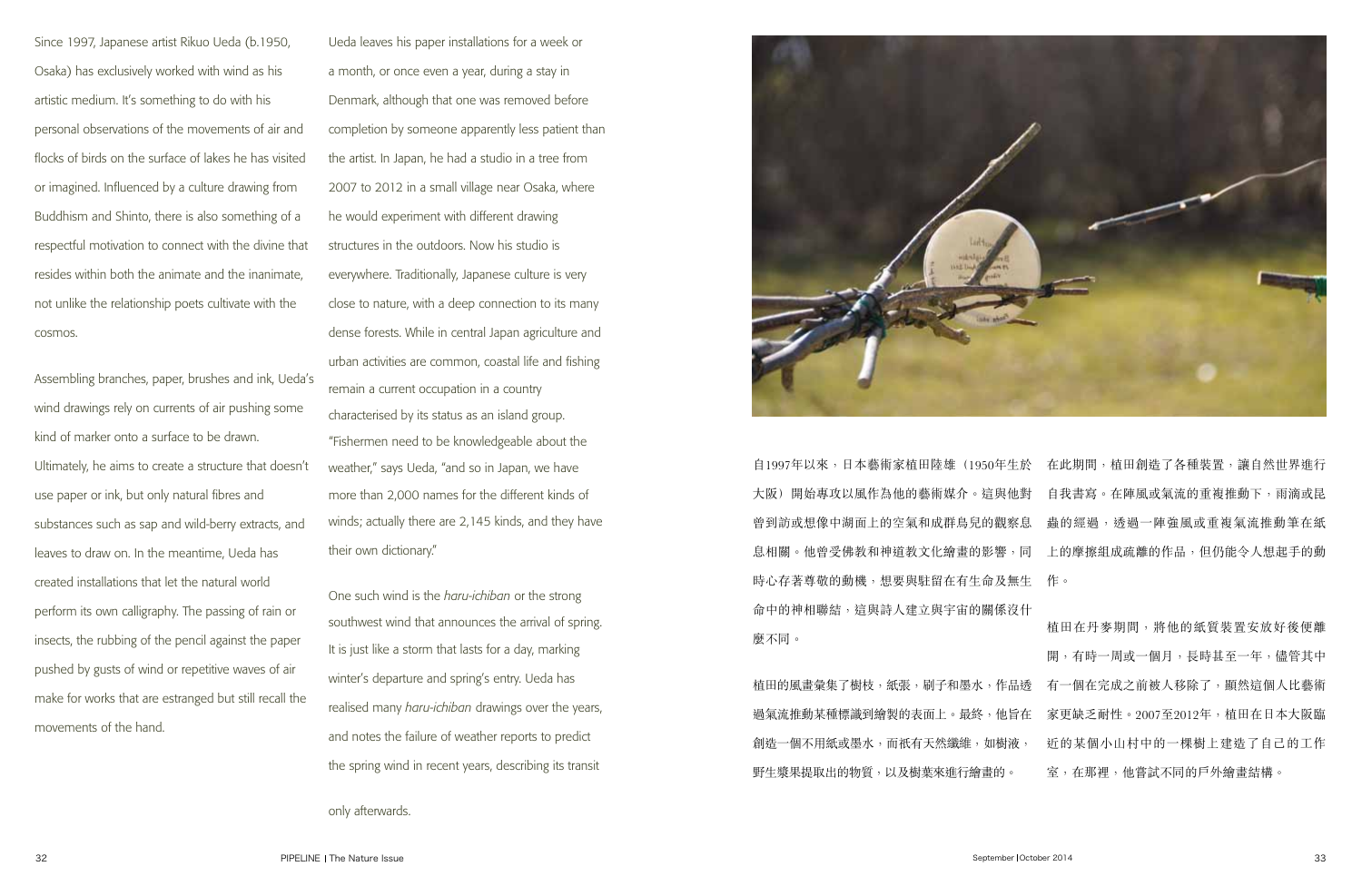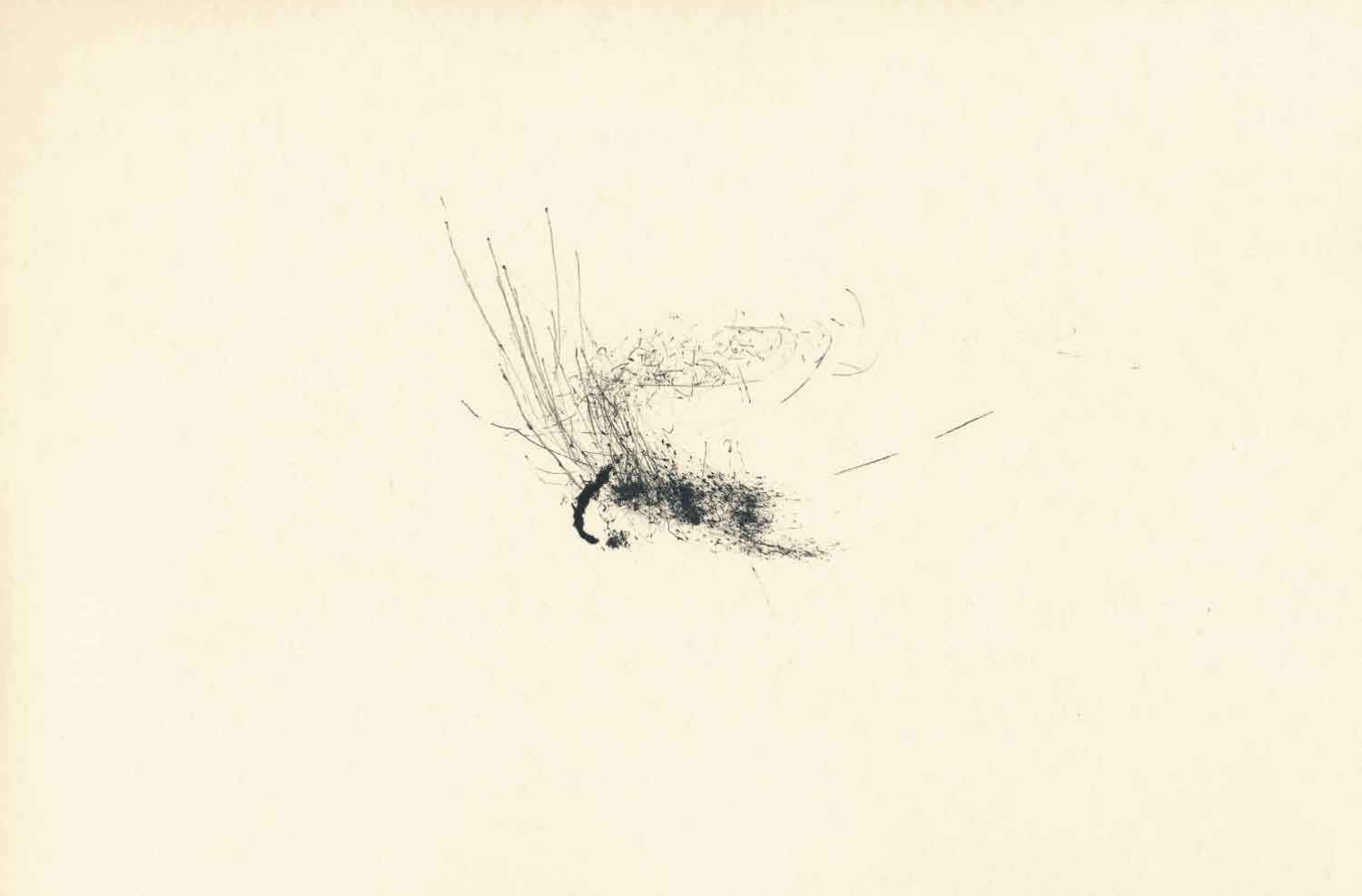

His lifestyle during his 20s has had a large influence on his artistic endeavours. In his own words a travelling hippie, he hitch-hiked his way from India to Europe and across the continent penniless. After coming home he became an artist; that was more than 30 years ago, but he has kept the essence of his nomadic, frugal adventure at the core of his conceptual practice. Specifically, he uses a poem that was offered to him by a Scottish man he met in Munich to remind him of what matters: that true joy is in the simple things.



是非常親近大自然的,與茂密的森林緊密相連。而 日本的中心地帶,農業和城市活動是很常見的,沿 海的生活使得漁業仍是目前日本作為島國的常見職 業。植田說:"漁民必須對天氣瞭如指掌,因此在 日本,我們有 2,000多種不同名字的風,具體説是 2,145.種,而它們各不相同。"

其中的一種叫做春一番,亦即宣告春天來臨的強勁 西南風。其實就是一場持續一天的暴風雨,標記著 到的一個蘇格蘭男人贈予的一首詩來提醒自己什麼 冬去春來。植田多年來完成了許多春一番風畫,而 才是最重要的:真正的快樂來源於簡單的事。

現在隨處都可以是他的工作室。日本文化在傳統上 天氣預報總是未能預測春風,祇能在其過境之後才 進行描述。

> 他20多歲時的生活方式對他的藝術創作有很大影響。 用他自己的形容是旅行中的嬉皮士,他搭便車由印 度到歐洲,身無分文地走遍了整個歐洲大陸。回到 家後,他成為了一名藝術家。那已是30多年前的事, 但直到現在,在他概念性實踐的核心中,都保留著 流浪,簡樸冒險的本質。特別是,他用在慕尼黑遇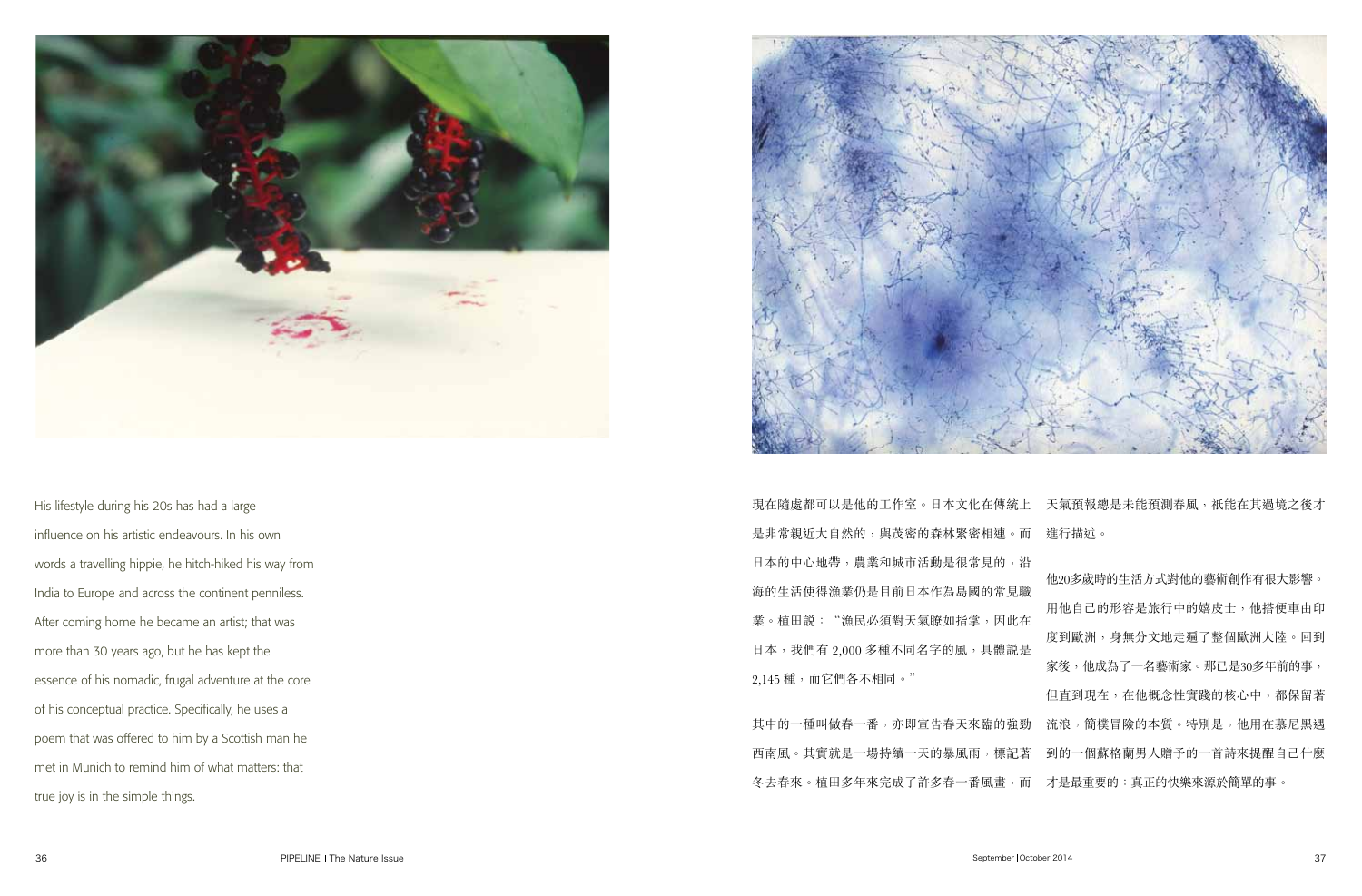

The technicalities of the winds' names are not what his work is about. Ueda's interest is in situations where drawing can be made possible, rather than the weather conditions and the strength of the environment. Ultimately, his work revolves around human concerns, political at times, but also spiritual and poetic. As such, in 1998 he went to Palestine and Israel to create an *Internet Wind Project* that would mix wind drawings made in both territories. Ueda installed pen tablets on tree branches, connected to a website so they could be integrated into a single piece online. Other works of his include collections of winds from strategic locations inside camera film cases, including places and times such as New York on September 11, 2001, and the front of Jerusalem's Western Wall.

| It was when I was twenty three years old,      | 那是我二十三歲那一年,        |
|------------------------------------------------|--------------------|
| wandering, traueling around aimlessly.         | 流浪,漫無目的地旅行,        |
| Snow in Norway,                                | 挪威的雪,              |
| Desert in Morocco.                             | 摩洛哥的沙漠,            |
| Mountains in Afghanistan,                      | 阿富汗的山脈,            |
| Riuer in India.                                | 印度的河流。             |
| In Germany, I wondered about, being penniless, | 在德國,我身無分文而彷徨,      |
| where I met Scots guy, Peter.                  | 就在那,我遇到了來自蘇格蘭的彼得。  |
| He had also no money.                          | 他也沒有錢。             |
| He gaue me his own poem for my birthday.       | 但他贈予我一首詩,作為我的生日禮物。 |
| And in Denmark, I met a wind.                  | 而我在丹麥,遇見風。         |
|                                                |                    |

Rikuo Ueda

| I think we think too much             | 我想我們想得太多    |
|---------------------------------------|-------------|
| And fail to see                       | 而蒙蔽了雙眼      |
| In simple things reflections eternity | 簡單的事物反映了永恆  |
| We are cut off our own life sources   | 我們切斷自己的生活來源 |
| And love lost source of               | 卻愛上迷失源頭     |
| Joy and Ecstasy.                      | 喜悦與狂喜       |
|                                       |             |

Peter Lyth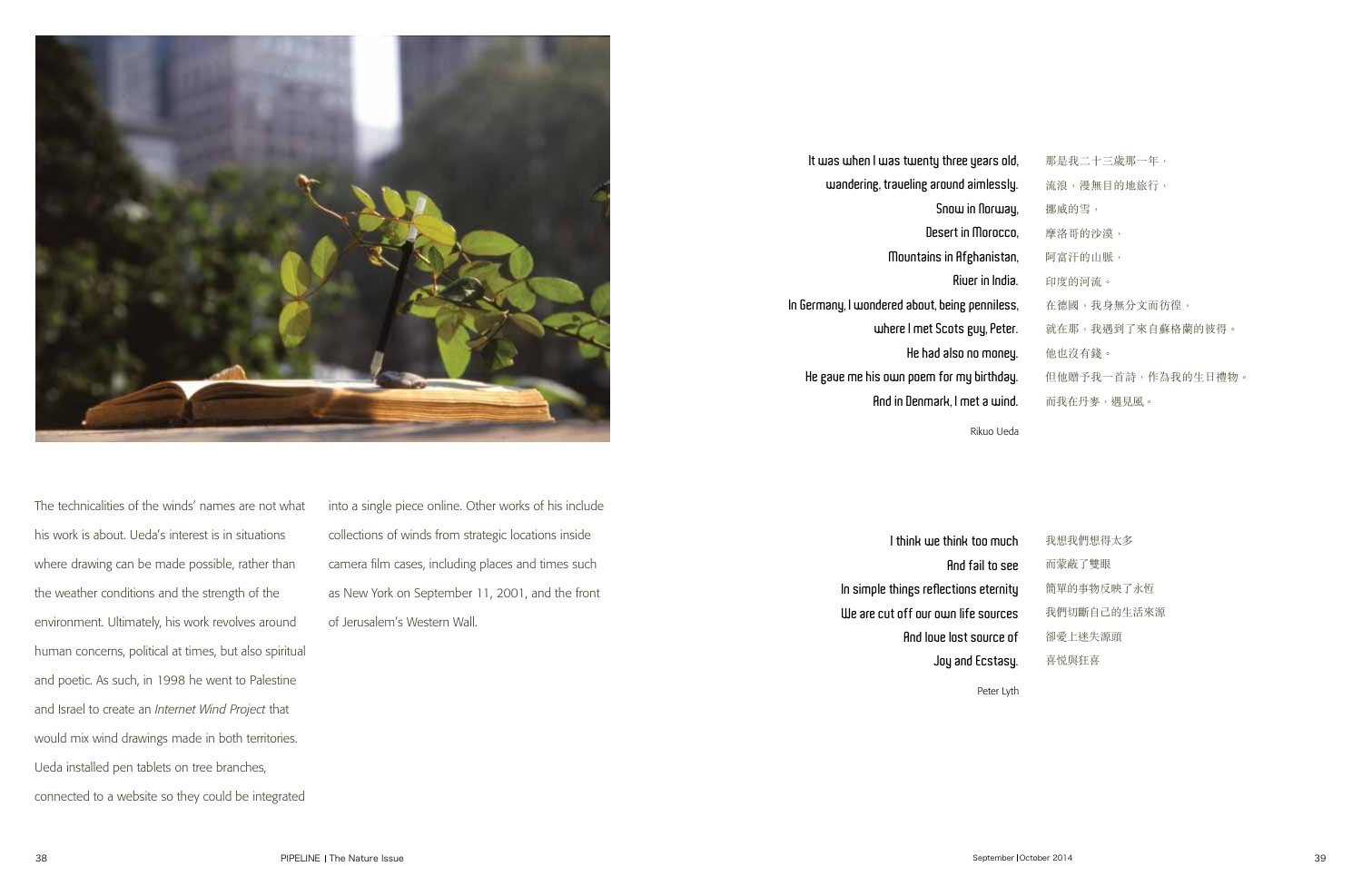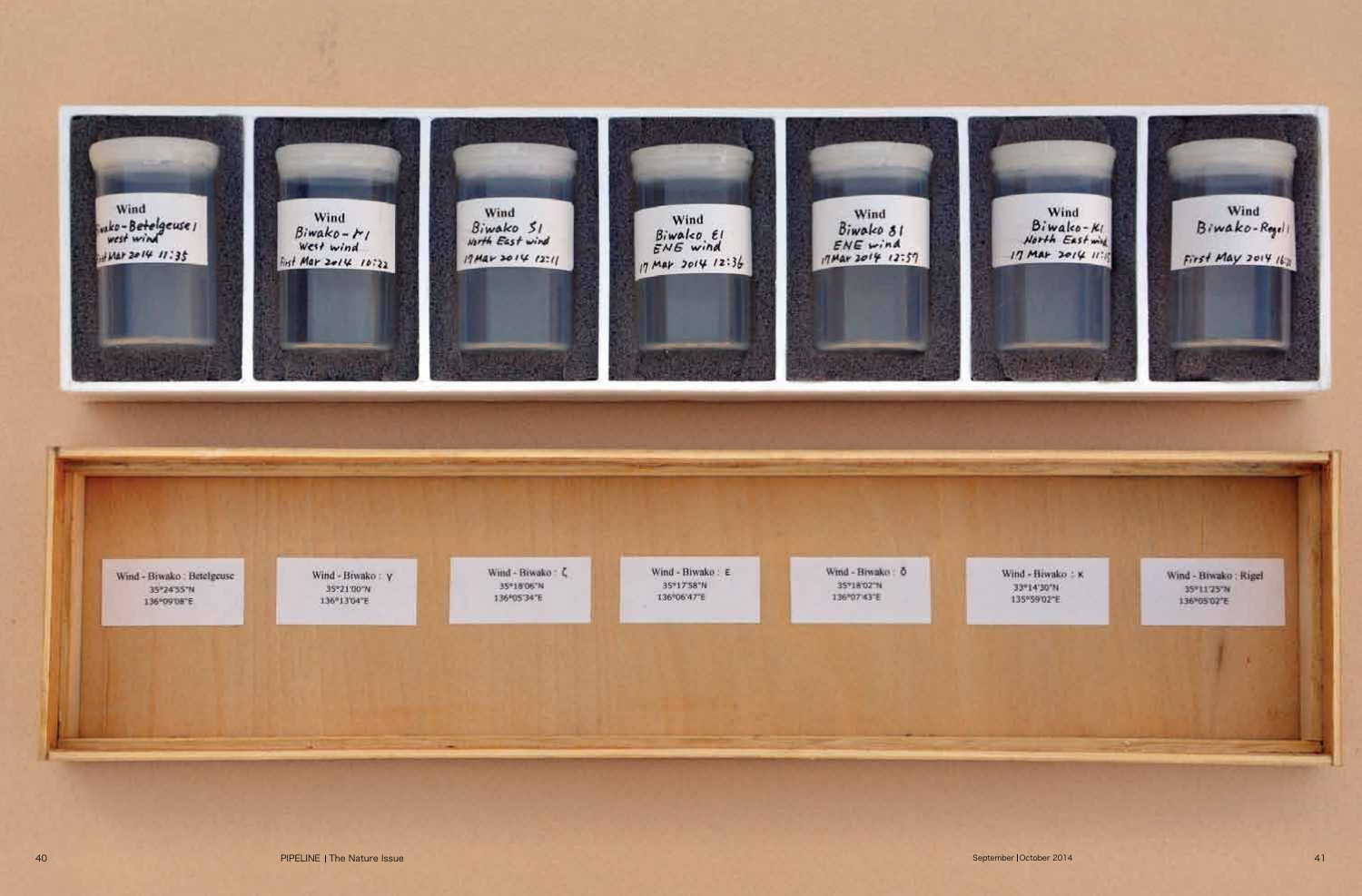

Ueda's mother passed away recently. In her memory, in 2013 he created an elegant piece that includes drawing and actions. Across Uku island, he placed postcards in a way that forms the constellation of Orion, letting nature create seven singular sketches. Afterwards, the artist sent each postcard to his mother's house in Kawanishi, Osaka, the location of her *butsudan*, or Buddhist altar.

telgeuse : Oba fishing port 大曜曲 33°17'13.8"N 129°06'17.4"E



HARR YOU WELL-BEESPIRE IS SO SHE WHAT STITUTE OF HISTORY



他的作品並不是關於各種風名字的術語。植田的興 是環境的力量。最終他的作品都圍繞著人性的關 懷,時而展現對政治的興趣,但同時具備精神和詩 了一個互聯網風力項目,在兩地創作混合風畫。植 壇。 田在樹枝上安裝手寫板,與互聯網連接,將其匯合 成一件線上作品。他其他的作品還包括從相機膠卷 中特定位置風的集結,包括時間或地點如:2011年 9月11日,紐約,耶路撒冷的西墻前。

趣在於繪畫可以被實踐的情境,而不是天氣情況或 創作了一件優雅的作品,作品有繪畫亦有行動。他 意。因此,1998年他去到巴勒斯坦和以色列,創建 名信片寄給他母親在大阪川西的家,以及她的佛 植田的母親最近過世。在他的記憶中,2013年植田 跨越整個Uku島,放置名信片組成獵戶座的樣子, 讓大自然創作出七張非凡的素描。之後,他把每張